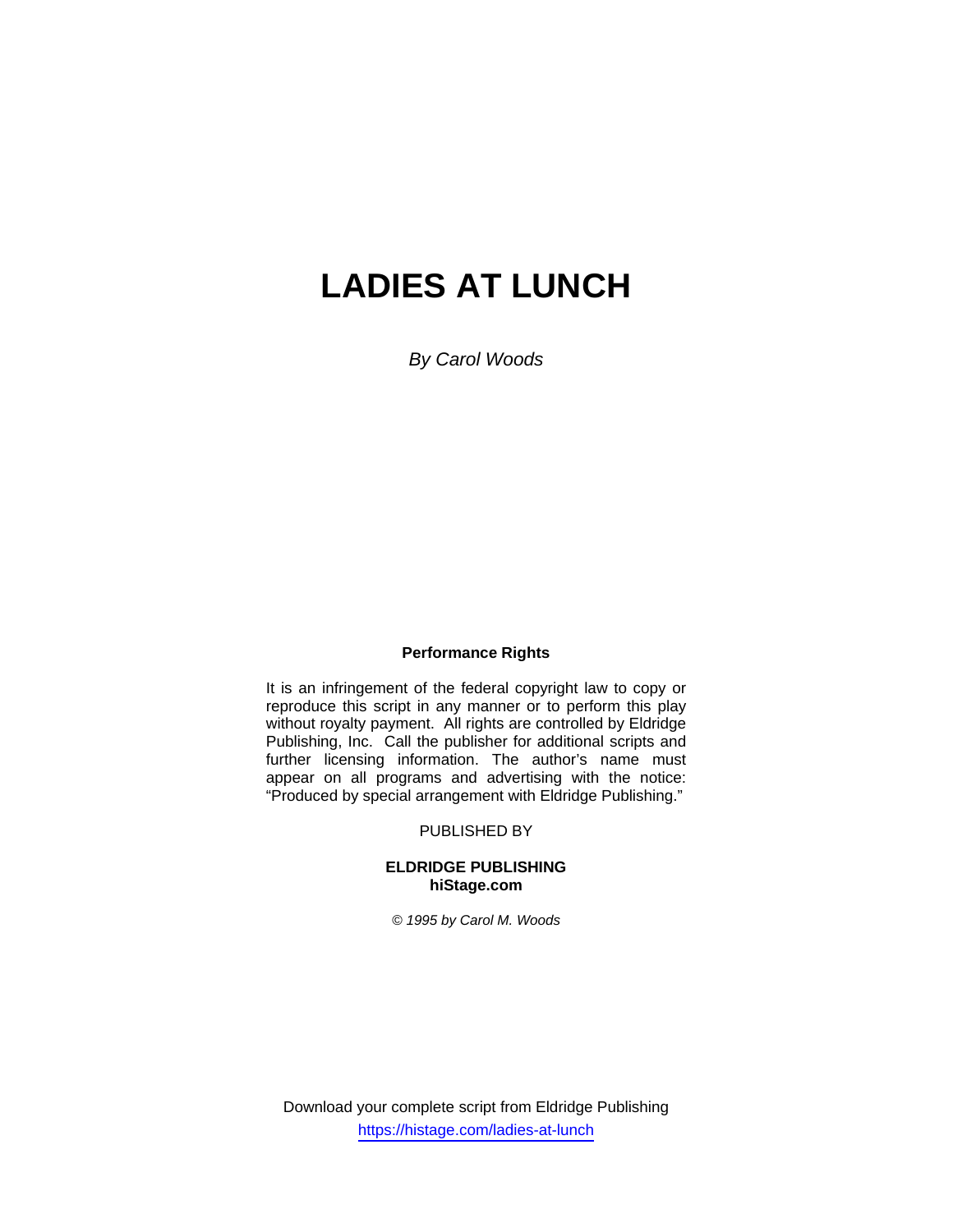*Ladies at Lunch - 2 -* 

### **STORY OF THE PLAY**

Six alert and active senior ladies meet for lunch each week. Between their arranging chairs, sharing OTC medications, discussing mammograms and men, they give a waiter and his manager a really bad day. About 20-25 minutes.

#### **ORIGINAL PRODUCTION**

*Ladies at Lunch* was originally performed by the Merry Clements Players, produced and directed by Charles Ault. Original Cast:

SARAH -- Barbara Farley GRACE -- Nirna Steinberg LINDA -- Fern Wood SUZIE -- Carol Woods<br>GEORGE -- Charles Sparks MANAGER -- Frank Nevil GEORGE -- Charles Sparks

DEBBIE -- Hazel Brandl KATHERINE -- Charlotte Eakins

#### **ADDITIONAL PLAYS**

*Ladies at Lunch* met with such success that playwright Carol Woods wrote two additional plays, creating a trilogy of oneacts which may be performed together as an evening of entertainment, *Ladies -- A Trio of Six.* 

*Ladies at Poker:* (1m, 6w) One interior. The Ladies meet at Suzie's home for a game of poker -- which they know little if anything about. Suzie's husband, Willoughby, sticks his twocents-worth in and the game disintegrates into a sharing of make-up and poker-bridge. As usual men are a part of the discussion. About 20-25 minutes.

*Ladies on Vacation*: (6w) The Ladies go on vacation and rent a condo with only one bathroom. From trying to get all of their luggage into one minivan, deciding who sleeps where and what to eat, to finally selecting the activities, life gets wild and silly, all intensified by lack of sleep. About 20- 25 minutes.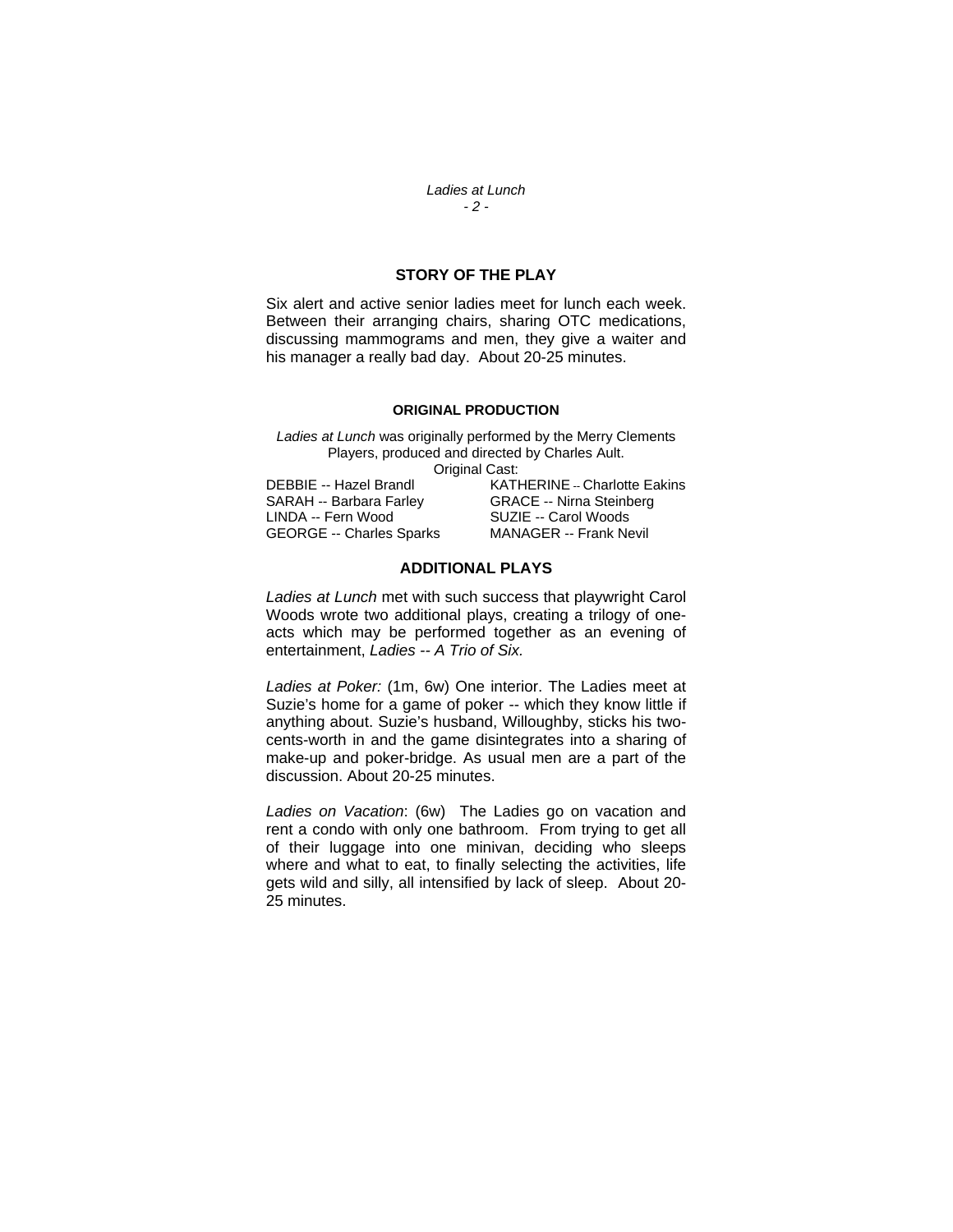*Ladies at Lunch - 3 -* 

# **CAST OF CHARACTERS**

*(2 m, 6 w)* 

Six women at or near retirement age: KATHERINE DEBBIE **SUZIE** GRACE LINDA SARAH

Two men: GEORGE, the waiter MANAGER

#### **SETTING**

A restaurant. The Ladies' table with six chairs is downstage close to a wall and crowded next to another table center stage. Manager stands stage right.

#### **PROPS**

Four water and two wine glasses, silverware, four salad bowls, two plates, wine bottle, coffee pot, water pitcher, napkins. Menus and meal tabs. Thirty pill and aspirin bottles.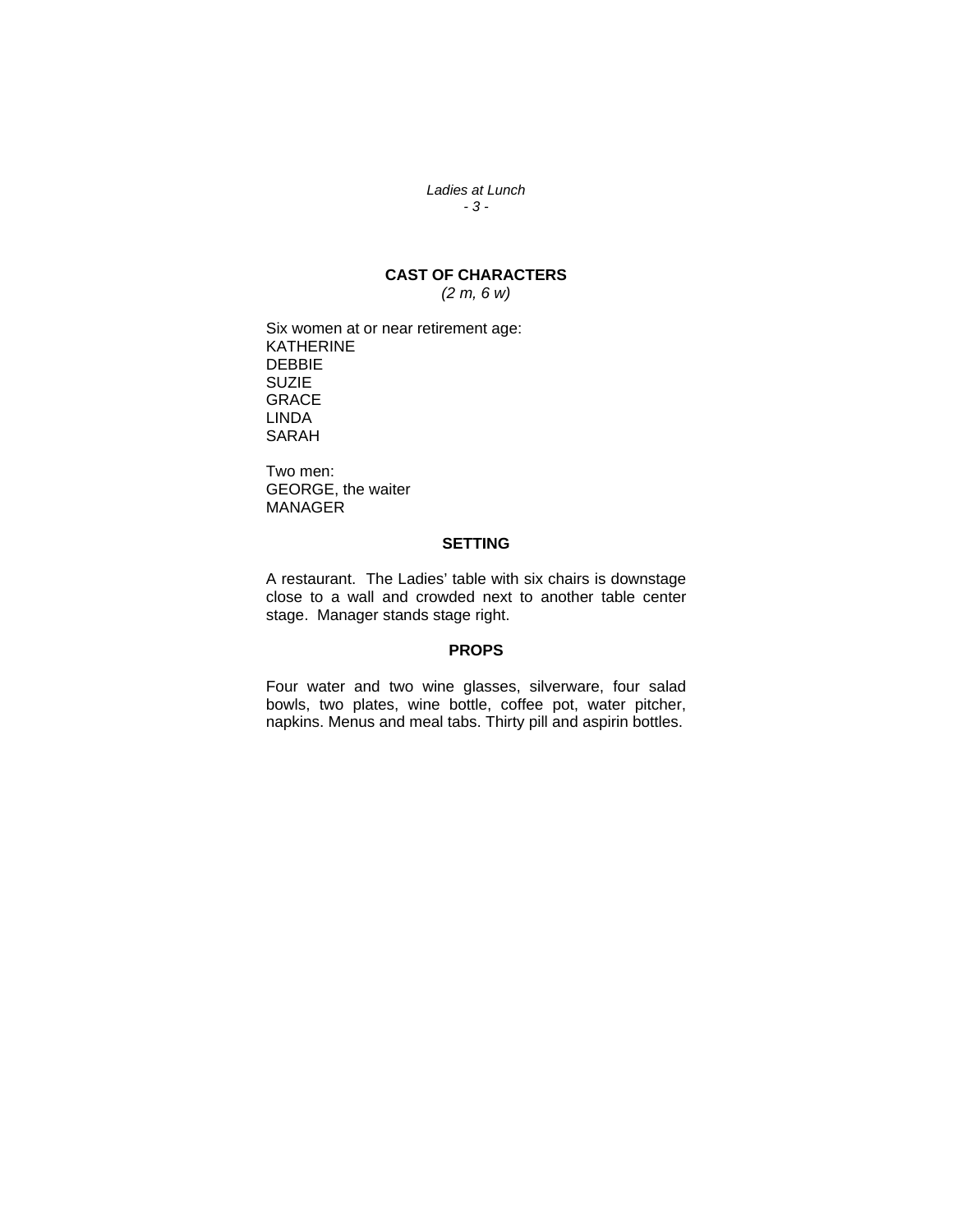*Ladies at Lunch - 4 -* 

## **LADIES AT LUNCH**

*(AT RISE: GEORGE is escorting KATHERINE and SARAH stage left to table set up for six.)* 

- KATHERINE: I wonder how many are coming today. I sure hope everyone gets here on time.
- SARAH: This is a lousy table. It's too noisy. Maybe we could get the waiter to change us to the nice one over there in the corner. Ours is right against the wall on that end.
- KATHERINE: Look, here they come. Debbie did the phone calls and made the reservations, so you can talk to her about changing the table.

#### *(LINDA, GRACE, and DEBBIE enter.)*

- LINDA: Hi, guys! Don't you think the weather has been absolutely crazy? I think we should fire all the weather forecasters.
- GRACE: How come the table is set for six when there are only five of us?
- DEBBIE: Because, Grace, there is one more coming--slow Suzie.
- SARAH: I wish Suzie would learn to be on time. We should give her an earlier time to arrive; then she might be on time.
- LINDA: That sounds like a winner, Sarah. Why don't you do that?
- SARAH: Oh, I don't think I could do that. I haven't been feeling well and I'm spending a lot of time at the doctor's office.
- LINDA: Good grief! Why don't we sit down? We all look idiotic standing here like we don't know what chairs are for.

*(EVERYONE sits down with SARAH in middle of back of table.)*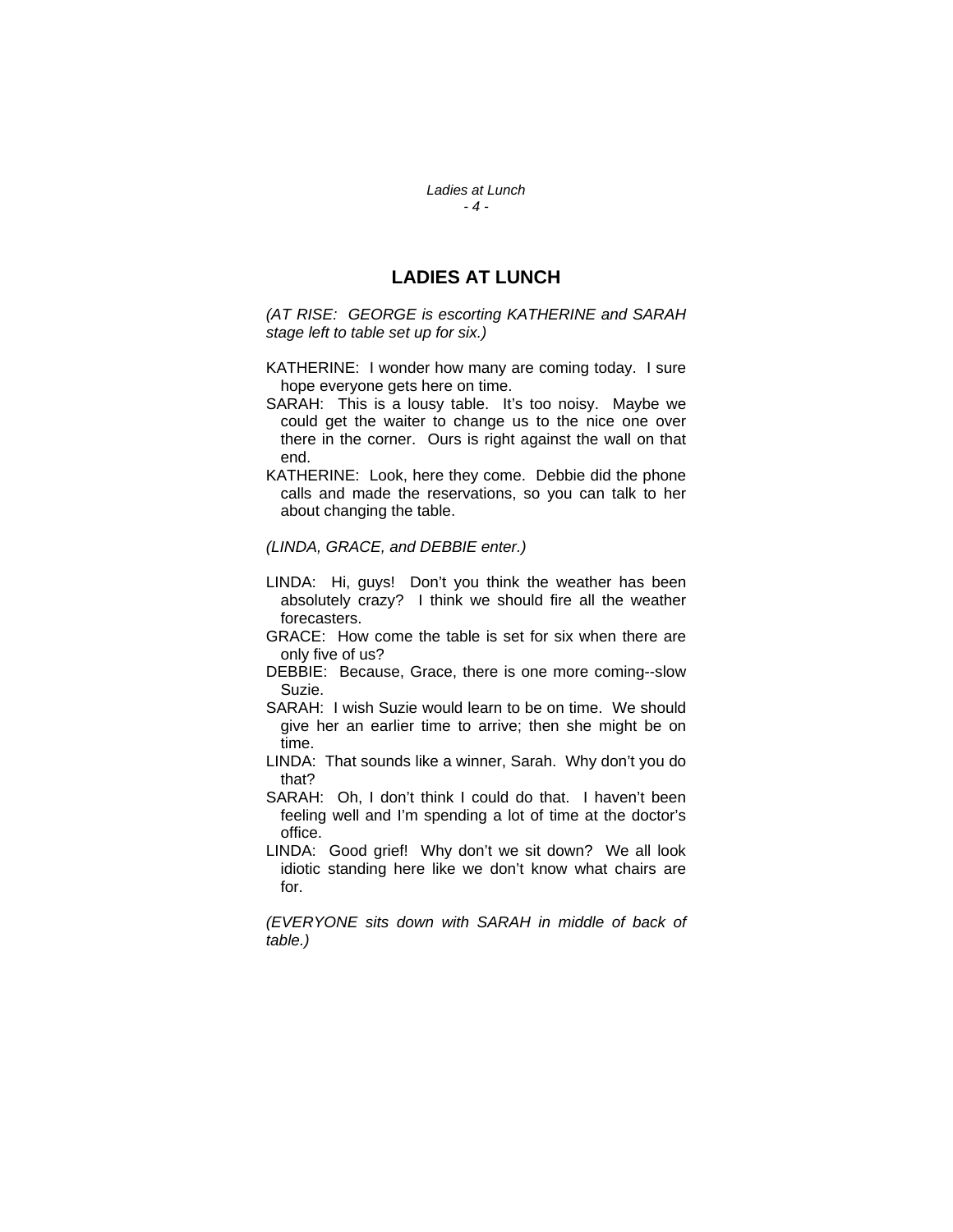- GEORGE: *(Enters.)* Hello, my name is George. May I bring you ladies something to drink before you order?
- LINDA: You know, I think I'll have a glass of the house white wine.

DEBBIE: That sounds like a wonderful idea. Me too.

KATHERINE: You're not going to drink and drive, are you? If you are going to have alcohol, I'll take you home.

- LINDA: Don't get your bloomers in an uproar, Katherine. Grace is the designated driver today. We are only going to have a small glass of wine, not go on a three-day binge.
- GEORGE: What are the rest of you young ladies going to have to drink?
- KATHERINE: I'll have a cup of coffee. That is decaffeinated, isn't it?

GEORGE: *(Nods.)* We have either kind.

- SARAH: I'll have a glass of low-fat milk. All of you should be ordering milk so you get your calcium.
- LINDA: I have my calcium pill with me, and I'll wash it down with wine and it might absorb twice as fast.
- GRACE: I didn't know wine helped calcium to absorb. I'll have ice tea please.

#### *(GEORGE is rolling eyes, tapping pen on pad.)*

DEBBIE: Look, here comes slow Suzie.

LINDA: You know, I'll bet she's late to her own funeral. GRACE: How can you be late to your own funeral?

*(LINDA and DEBBIE grin at each other and wink.)* 

- SUZIE: *(Enters from left.)* Hi, sorry I'm late but the phone rang just as I started out the door, and I had to stop by the bank. You can't believe how busy this week has been. I'm so frazzled I don't know if I'm coming or going.
- LINDA: So, what else is new? Suzie, tell George here what you want to drink, so the poor man can do his job instead of listening to us yak.
- SUZIE: I'll have a good strong black cup of coffee, caffeine and all.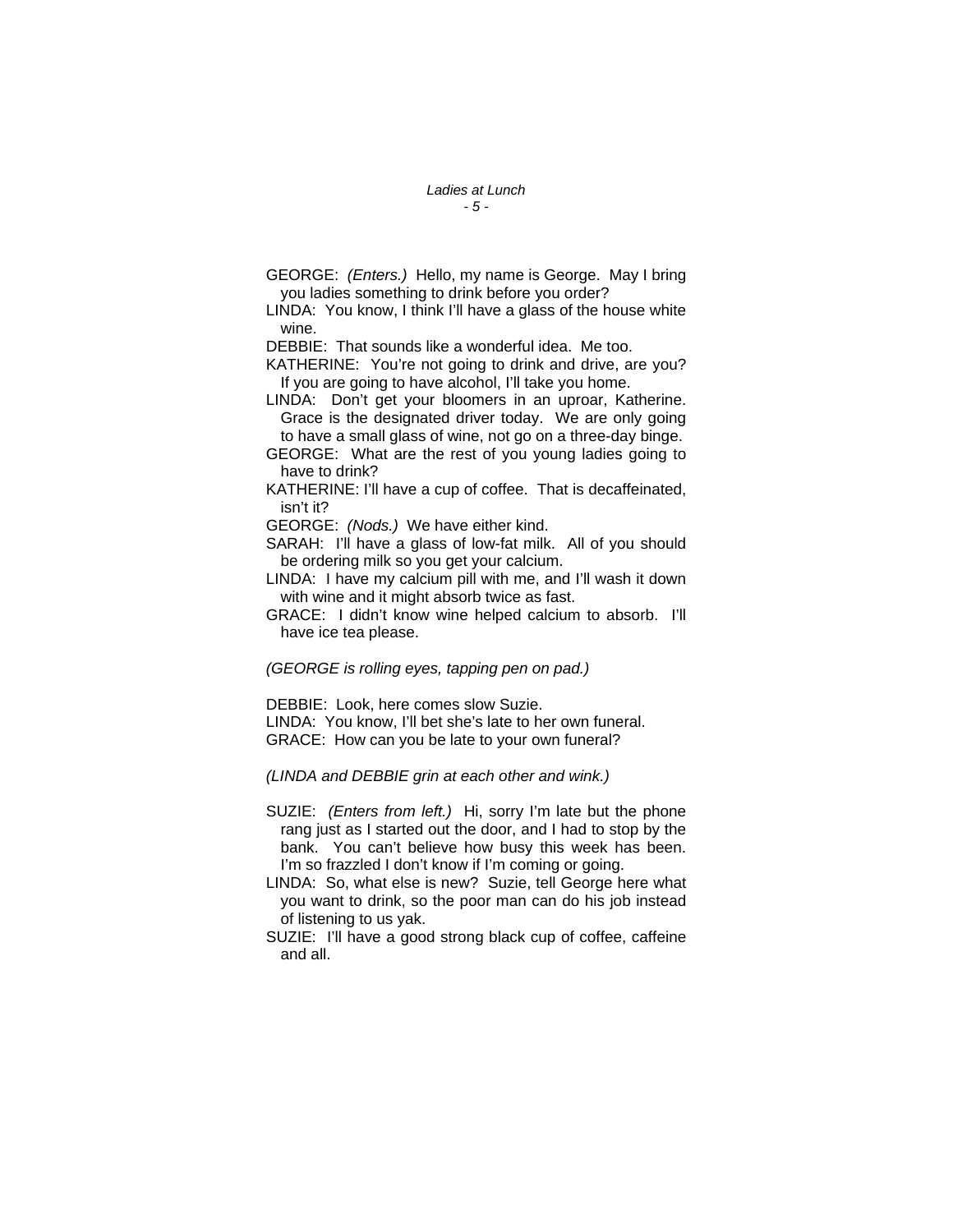#### *Ladies at Lunch - 6 -*

- KATHERINE: Suzie, you shouldn't be having caffeine, should you?
- SUZIE: No mommy, but I'm going to anyway. Maybe it will give me the energy to make it through the afternoon. Thanks, George.

*(GEORGE departs right.)*

SARAH: I can't sit here in the middle like this. My bad knee is really hurting today. Can I change places with you Debbie, and sit on the end so I can keep my right leg straight?

*(GRACE, LINDA, DEBBIE, and SARAH stand up and move from table. Sit down again with Sarah comfortably seated at stage right end.)*

- GRACE: That light is shining right in my eyes. I just had cataract surgery, and my eyes are real sensitive. I'll have to change with you, Katherine.
- KATHERINE: Grace, why didn't you think of that when we were changing our chairs.
- GRACE: I don't know. I just didn't notice that light there.

*(Once more chairs are changed. SUZIE moves to Grace's chair, KATHERINE to the end, and GRACE occupies Katherine's place. GEORGE comes with drinks. With everyone in a new place he doesn't know what drink belongs where.)*

LADIES: *(Adlibbing.)* No, mine is the tea. That milk is mine. Give me my wine. I have the coffee - unleaded. Decaf here.

*(GEORGE hands out menus and exits right.)*

SUZIE: What has everyone been doing lately? LINDA: Debbie, my neighbor, and I went on a mammogram party.